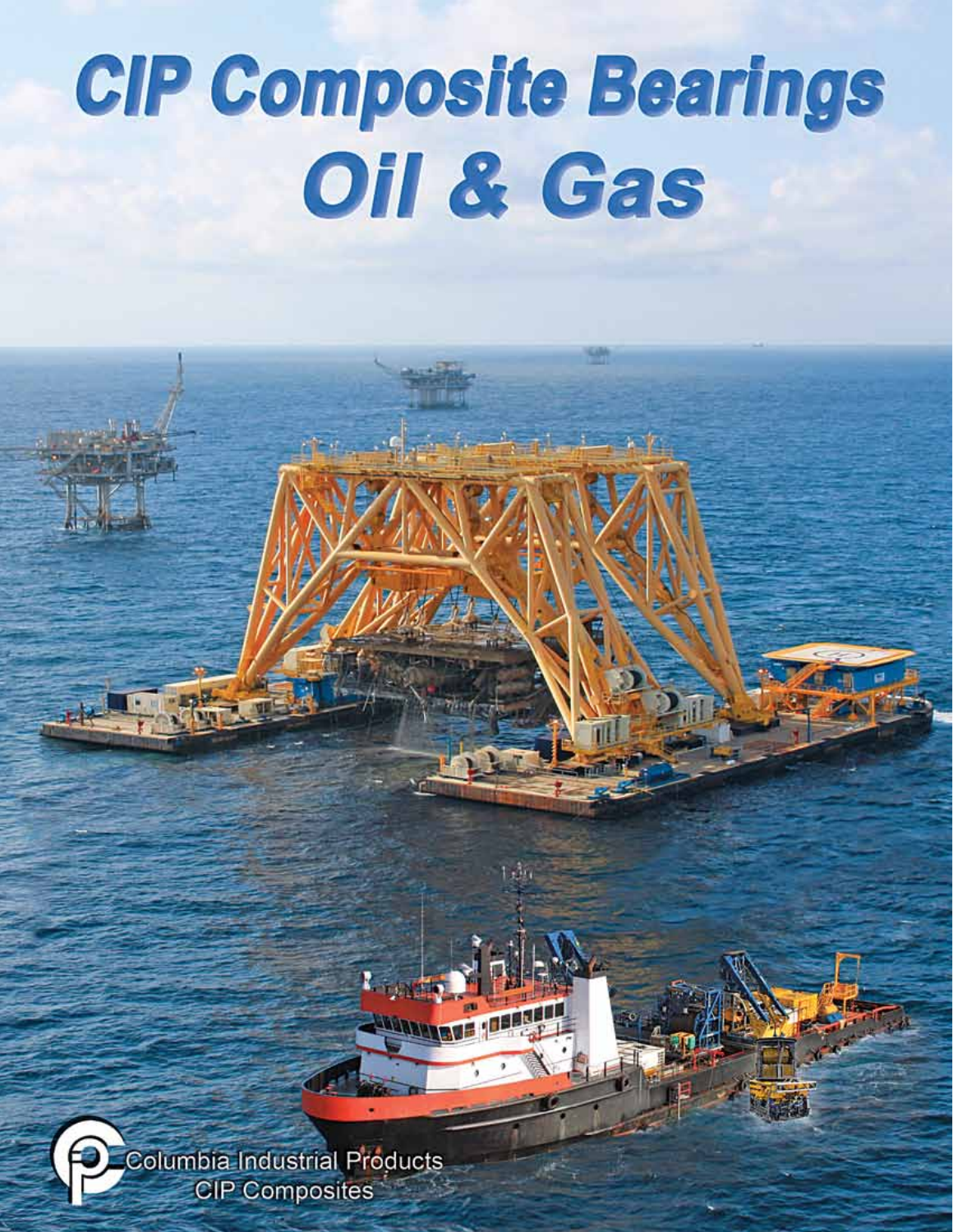## CIP Composites

CIP Composites are laminated composite bearing materials made by impregnating fabrics with thermosetting resins. The physical properties of CIP Composites make them an excellent choice for various applications in the Oil & Gas industry.

CIP Composites offer an attractive, performance driven alternative to the more traditional metallic materials commonly used for bearings and bushings. CIP Composites are easily machined and perform excellently in heavy duty applications where high loads, shock and edge loading may be anticipated. CIP materials are non-metallic and do not contain fiberglass or any abrasive fillers (such as calcium carbonate).

Reduce overall maintenance and increase wear life with CIP Composites as wear pads, thrust washers, wear rings and bearings.

# *Reliability through Superior Quality*

# Standard Material Increments

#### **Tubes**

Minimum Bore........................3/8"(9.5mm) Maximum Bore.......................54" (1371mm) Standard Lengths...................16"- 24" – 32" (406mm – 609mm – 812mm)

#### **Sheets**

Minimum Thickness................1/16" (1.6mm) Maximum Thickness...............6" (152mm) Standard Widths.....................16"-24"- 32" (406mm – 609mm – 812mm) Standard Lengths...................24" – 36"- 48" – 60"

(609mm – 914mm – 1219mm – 1524mm)

# Custom Components

Special components can be manufactured to CIP or customer's drawings. Parts requiring hex, square or irregular ID shapes can be produced.





#### **CIP Services World Wide**

- **Superior Customer Service** 
	- 24 Hour Emergency Support
- **Engineering & Technical Support**



**Custom Sizes** 

**Short Lead Times** 

Columbia Industrial **Products** 

CIP is dedicated to providing the highest quality material performance with exceptional customer service to build long term relationships.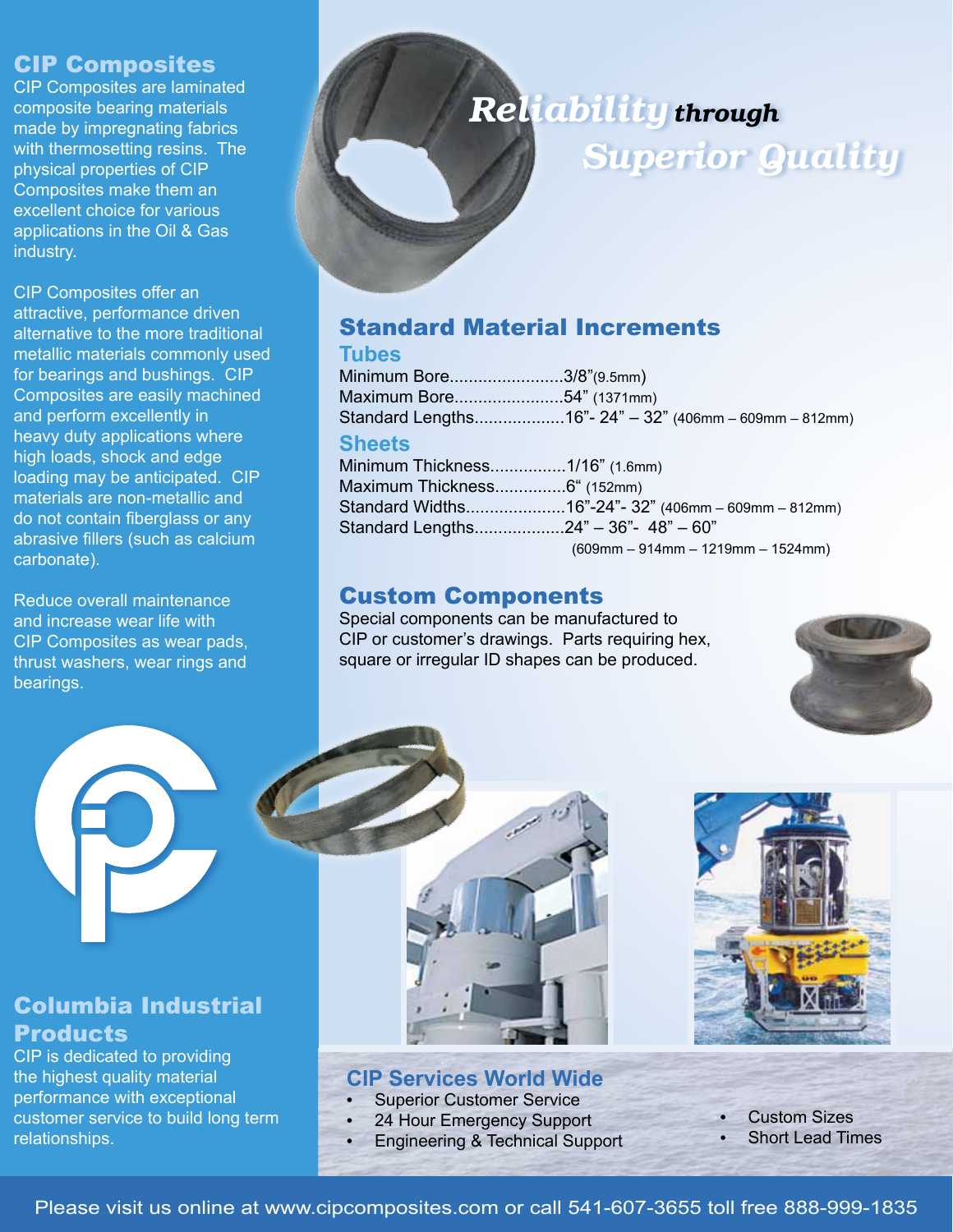# **Benefits**

- No Abrasive Fillers (Calcium Carbonate)
- **Environmentally Friendly**
- Wet or Dry Running
- Stable in Fresh & Salt Water
- **Self Lubricating**
- Low Coefficient of Friction
- **Edge Load Tolerant**

#### **Excellent Wear Life**

- **High Shock Loading**
- **Low Moisture Absorption**
- **Custom Sizes**
- **Freeze or Press Fit**
- Easy to Machine
- **Machinable in Place**
- **Non-Conducting Available**

Physical Properties*(Tests performed on CIP 100 series sheet material)* Compressive Strength

|                                           | 345 MPa     |  |
|-------------------------------------------|-------------|--|
|                                           | 103 MPa     |  |
|                                           | 93 MPa      |  |
|                                           | 75 MPa      |  |
| Tensile Modulus of Elasticity470,000 PSI  | 3,240 MPa   |  |
|                                           |             |  |
|                                           | 82 MPa      |  |
| Flexural Modulus of Elasticity260,000 PSI | 1,793 MPa   |  |
| Hardness Rock well100 M                   |             |  |
|                                           | 1.3 $g/cm3$ |  |
|                                           |             |  |
|                                           |             |  |

# Thermal Properties

## **100 & 200 Materials**

Operating Temperatures..........................40° to 200°F -40° to 93°C Coefficient of Thermal Expansion........68° to 200°F 20° to 93°C Normal to Laminate..............................3.5 x 10-5/Δ°F 6.3 x 10-5/Δ°C Parallel to Laminate.............................1.8 x 10-5/Δ°F 3.2 x 10-5/Δ°C

#### **CIP 300 Materials**

Operating Temperatures............................40° to 400°F -40° to 204°C Coefficient of Thermal Expansion........68° to 400°F 20° to 204°C Normal to Laminate..............................4.0 x 10-5/Δ°F 7.2 x 10-5/Δ°C Parallel to Laminate..............................2.0 x 10-5/Δ°F 3.6 x 10-5/Δ°C



# Applications

- **Turbo Drill Head Bearings**
- **Buoy Anchor Pin Bearings**
- **Stinger Rollers**
- **Tanker Mooring Systems**
- **Hydrodynamic Excavators**
- • Windlass
- **Jack Lift Bearings**
- **Drill String Support Pivots**
- **Dredging Ships**
- **Fairleads**
- **Sheaves**
- **Chain Guards**







*Experience built it. Innovation drives it.*

Approvals

Please visit us online at www.cipcomposites.com or call 541-607-3655 toll free 888-999-1835